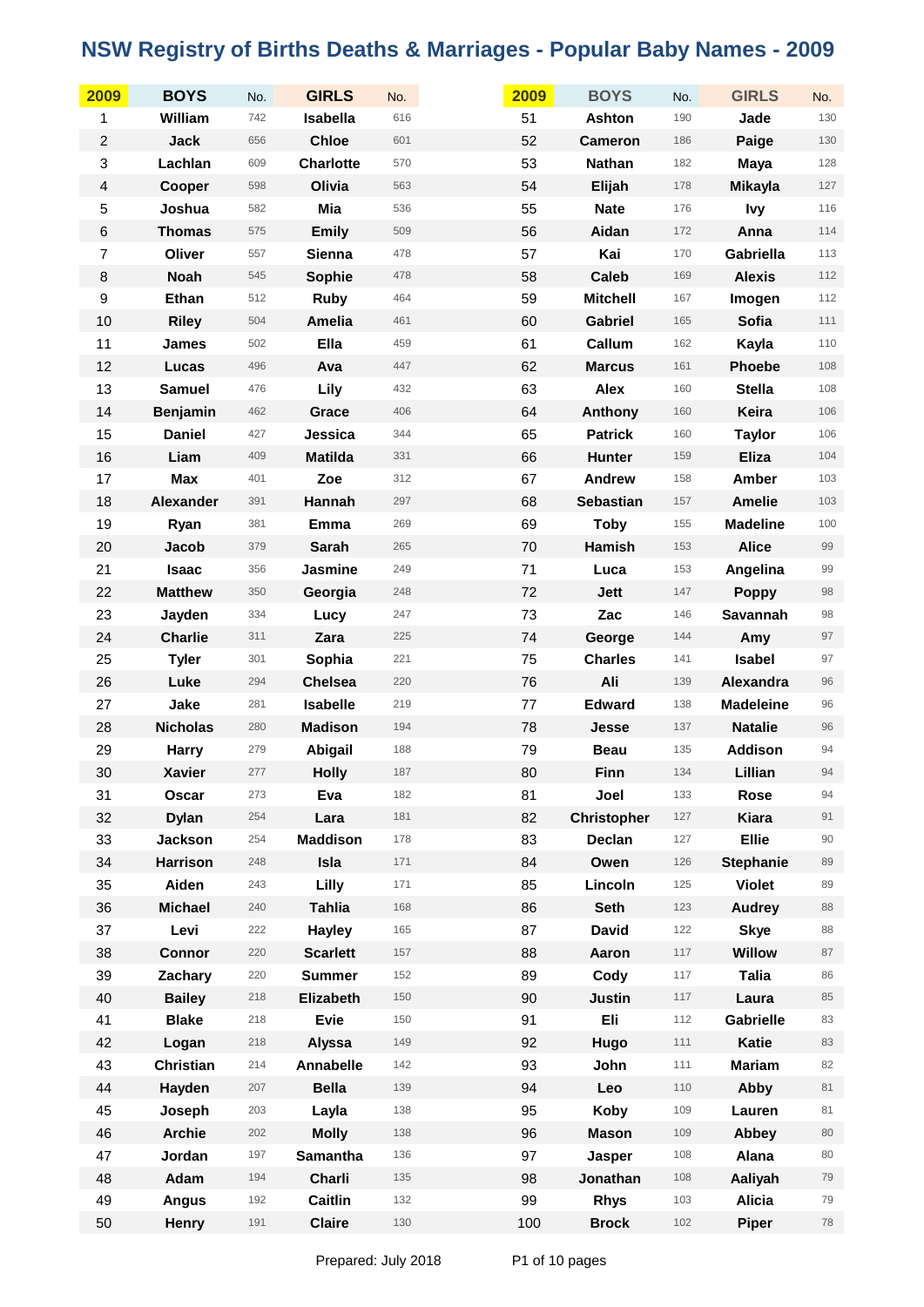| 2008           | <b>BOYS</b>     | No. | <b>GIRLS</b>     | No. | 2008 | <b>BOYS</b>        | No. | <b>GIRLS</b>     | No. |
|----------------|-----------------|-----|------------------|-----|------|--------------------|-----|------------------|-----|
| 1              | <b>Jack</b>     | 775 | <b>Chloe</b>     | 634 | 51   | Ashton             | 182 | <b>Maya</b>      | 130 |
| $\overline{c}$ | William         | 761 | Mia              | 631 | 52   | <b>Archie</b>      | 181 | <b>Phoebe</b>    | 128 |
| 3              | Lachlan         | 678 | Isabella         | 573 | 53   | <b>Patrick</b>     | 179 | Angelina         | 126 |
| 4              | Joshua          | 643 | Olivia           | 563 | 54   | Zachary            | 179 | <b>Claire</b>    | 124 |
| 5              | Cooper          | 622 | <b>Emily</b>     | 562 | 55   | Anthony            | 173 | <b>Bella</b>     | 122 |
| $\,6$          | <b>Riley</b>    | 574 | <b>Charlotte</b> | 529 | 56   | <b>Sebastian</b>   | 169 | <b>Isabel</b>    | 121 |
| $\overline{7}$ | <b>Thomas</b>   | 550 | Ella             | 507 | 57   | <b>Xavier</b>      | 165 | Keira            | 121 |
| $\bf 8$        | Oliver          | 547 | Sophie           | 483 | 58   | <b>Toby</b>        | 164 | Gabriella        | 119 |
| 9              | James           | 531 | Ava              | 468 | 59   | Andrew             | 163 | Lauren           | 118 |
| 10             | <b>Benjamin</b> | 524 | Sienna           | 467 | 60   | Kai                | 163 | <b>Stephanie</b> | 116 |
| 11             | Ethan           | 523 | Amelia           | 449 | 61   | Cody               | 158 | <b>Natalie</b>   | 114 |
| 12             | <b>Daniel</b>   | 472 | Grace            | 427 | 62   | <b>Hunter</b>      | 157 | Sofia            | 114 |
| 13             | <b>Noah</b>     | 459 | Lily             | 390 | 63   | <b>Marcus</b>      | 156 | Anna             | 111 |
| 14             | <b>Samuel</b>   | 448 | <b>Ruby</b>      | 390 | 64   | George             | 151 | <b>Mackenzie</b> | 111 |
| 15             | Liam            | 431 | <b>Matilda</b>   | 375 | 65   | <b>David</b>       | 150 | <b>Madeleine</b> | 111 |
| 16             | Ryan            | 425 | Jessica          | 358 | 66   | Levi               | 150 | Kayla            | 110 |
| 17             | Alexander       | 423 | Zoe              | 355 | 67   | <b>Caleb</b>       | 149 | <b>Alexis</b>    | 107 |
| 18             | Jayden          | 394 | Hannah           | 345 | 68   | Jesse              | 147 | Annabelle        | 107 |
| 19             | <b>Max</b>      | 382 | Sarah            | 307 | 69   | Hamish             | 143 | Abbey            | 106 |
| 20             | Jacob           | 379 | Emma             | 297 | 70   | <b>Charles</b>     | 141 | Savannah         | 106 |
| 21             | Lucas           | 369 | Jasmine          | 266 | 71   | <b>Christopher</b> | 141 | Alexandra        | 105 |
| 22             | <b>Matthew</b>  | 360 | Georgia          | 260 | 72   | Aaron              | 140 | Isla             | 104 |
| 23             | <b>Isaac</b>    | 356 | Lucy             | 230 | 73   | <b>Alex</b>        | 138 | <b>Amelie</b>    | 103 |
| 24             | <b>Nicholas</b> | 335 | Sophia           | 227 | 74   | Jonathan           | 130 | Laura            | 102 |
| 25             | Luke            | 319 | <b>Madison</b>   | 225 | 75   | Callum             | 127 | <b>Bianca</b>    | 101 |
| 26             | <b>Charlie</b>  | 306 | <b>Chelsea</b>   | 196 | 76   | Finn               | 127 | <b>Stella</b>    | 101 |
| 27             | <b>Harrison</b> | 300 | <b>Holly</b>     | 196 | 77   | Luca               | 126 | Amber            | 97  |
| 28             | <b>Tyler</b>    | 299 | Lara             | 188 | 78   | <b>Seth</b>        | 125 | Gemma            | 96  |
| 29             | <b>Dylan</b>    | 298 | Zara             | 183 | 79   | <b>Tristan</b>     | 125 | Natasha          | 95  |
| 30             | Jake            | 286 | <b>Isabelle</b>  | 180 | 80   | Joel               | 123 | Claudia          | 94  |
| 31             | Jackson         | 284 | <b>Maddison</b>  | 178 | 81   | Gabriel            | 122 | <b>Madeline</b>  | 94  |
| 32             | <b>Harry</b>    | 263 | Elizabeth        | 177 | 82   | Ali                | 121 | <b>Ashley</b>    | 93  |
| 33             | Oscar           | 251 | <b>Hayley</b>    | 172 | 83   | John               | 121 | <b>Brooke</b>    | 93  |
| 34             | <b>Bailey</b>   | 242 | Abigail          | 171 | 84   | <b>Koby</b>        | 121 | Kate             | 93  |
| 35             | <b>Angus</b>    | 240 | Eva              | 170 | 85   | Zac                | 119 | <b>Audrey</b>    | 92  |
| 36             | Joseph          | 236 | Lilly            | 152 | 86   | Elijah             | 118 | Kiara            | 92  |
| 37             | Adam            | 235 | Alyssa           | 149 | 87   | <b>Beau</b>        | 116 | <b>Brianna</b>   | 91  |
| 38             | <b>Michael</b>  | 231 | Imogen           | 149 | 88   | <b>Nate</b>        | 116 | <b>Eliza</b>     | 91  |
| 39             | <b>Nathan</b>   | 226 | <b>Summer</b>    | 149 | 89   | <b>Flynn</b>       | 112 | <b>Ellie</b>     | 88  |
| 40             | Hayden          | 222 | Jade             | 148 | 90   | Jai                | 112 | Abby             | 87  |
| 41             | <b>Blake</b>    | 217 | Samantha         | 148 | 91   | Taj                | 112 | Charli           | 85  |
| 42             | Henry           | 214 | Amy              | 147 | 92   | <b>Brodie</b>      | 111 | Katie            | 85  |
| 43             | Christian       | 212 | Mikayla          | 147 | 93   | <b>Dominic</b>     | 108 | <b>Mariam</b>    | 85  |
| 44             | Logan           | 210 | <b>Molly</b>     | 145 | 94   | Sam                | 108 | Rebecca          | 84  |
| 45             | <b>Connor</b>   | 204 | <b>Scarlett</b>  | 145 | 95   | Jeremy             | 107 | Rose             | 84  |
| 46             | <b>Cameron</b>  | 202 | <b>Tahlia</b>    | 144 | 96   | Zane               | 107 | <b>Alice</b>     | 82  |
| 47             | Jordan          | 195 | Paige            | 141 | 97   | <b>Darcy</b>       | 106 | <b>Alicia</b>    | 82  |
| 48             | Aiden           | 192 | Layla            | 137 | 98   | Jett               | 106 | Alana            | 80  |
| 49             | <b>Mitchell</b> | 192 | Evie             | 135 | 99   | <b>Mason</b>       | 106 | <b>Mary</b>      | 79  |
| 50             | Aidan           | 182 | <b>Caitlin</b>   | 131 | 100  | <b>Edward</b>      | 105 | <b>Addison</b>   | 78  |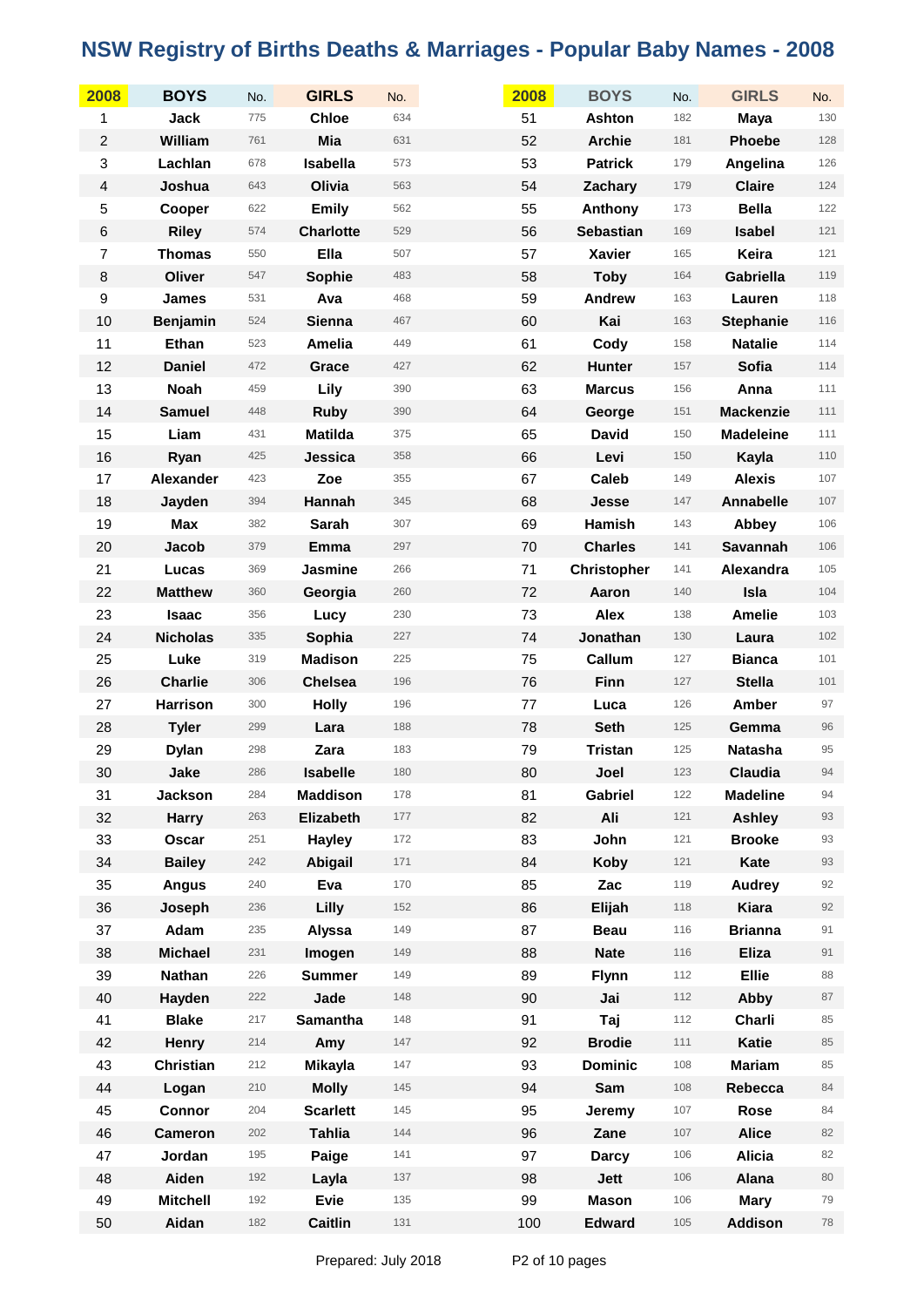| 2007                    | <b>BOYS</b>        | No. | <b>GIRLS</b>     | No. | 2007 | <b>BOYS</b>      | No. | <b>GIRLS</b>     | No.     |
|-------------------------|--------------------|-----|------------------|-----|------|------------------|-----|------------------|---------|
| 1                       | Jack               | 846 | Isabella         | 623 | 51   | <b>Mitchell</b>  | 189 | <b>Natalie</b>   | 133     |
| $\boldsymbol{2}$        | William            | 763 | Ella             | 587 | 52   | <b>Henry</b>     | 186 | Angelina         | 132     |
| 3                       | Joshua             | 713 | <b>Emily</b>     | 571 | 53   | Aidan            | 182 | Abbey            | 129     |
| $\overline{\mathbf{4}}$ | Lachlan            | 678 | <b>Chloe</b>     | 560 | 54   | <b>Toby</b>      | 178 | <b>Maya</b>      | 129     |
| 5                       | <b>Thomas</b>      | 657 | Mia              | 526 | 55   | <b>Alex</b>      | 176 | <b>Molly</b>     | 129     |
| $\,6$                   | Cooper             | 575 | Olivia           | 526 | 56   | <b>Connor</b>    | 175 | <b>Phoebe</b>    | 129     |
| $\overline{7}$          | <b>Riley</b>       | 575 | <b>Charlotte</b> | 496 | 57   | <b>Xavier</b>    | 174 | Paige            | 127     |
| $\bf 8$                 | <b>James</b>       | 532 | Sophie           | 455 | 58   | <b>Ashton</b>    | 168 | <b>Kiara</b>     | 126     |
| $\boldsymbol{9}$        | <b>Noah</b>        | 513 | Sienna           | 445 | 59   | <b>Sebastian</b> | 165 | Anna             | 122     |
| 10                      | <b>Daniel</b>      | 511 | Jessica          | 439 | 60   | Cody             | 157 | <b>Eliza</b>     | 119     |
| 11                      | Ethan              | 501 | Lily             | 425 | 61   | <b>Marcus</b>    | 151 | Layla            | 115     |
| 12                      | Ryan               | 500 | Ava              | 421 | 62   | Aiden            | 150 | Sofia            | $115$   |
| 13                      | Oliver             | 493 | Hannah           | 407 | 63   | <b>Hunter</b>    | 149 | <b>Mackenzie</b> | 114     |
| 14                      | <b>Samuel</b>      | 493 | Amelia           | 388 | 64   | <b>Seth</b>      | 147 | Kayla            | 113     |
| 15                      | Benjamin           | 430 | Grace            | 370 | 65   | John             | 145 | Kate             | $110$   |
| 16                      | Lucas              | 425 | <b>Sarah</b>     | 345 | 66   | Jonathan         | 142 | <b>Isabel</b>    | 109     |
| 17                      | <b>Matthew</b>     | 422 | Zoe              | 327 | 67   | <b>Charles</b>   | 141 | <b>Madeleine</b> | 109     |
| 18                      | Liam               | 418 | <b>Ruby</b>      | 321 | 68   | <b>Caleb</b>     | 139 | Savannah         | 109     |
| 19                      | Jayden             | 416 | <b>Emma</b>      | 310 | 69   | Jesse            | 139 | <b>Mikayla</b>   | 108     |
| 20                      | Alexander          | 407 | Georgia          | 308 | 70   | Joel             | 139 | <b>Ellie</b>     | 106     |
| 21                      | Jacob              | 407 | Jasmine          | 267 | 71   | Callum           | 136 | Rachel           | 106     |
| 22                      | Luke               | 390 | Lucy             | 246 | 72   | <b>Mason</b>     | 136 | Alexandra        | 103     |
| 23                      | <b>Nicholas</b>    | 377 | <b>Madison</b>   | 228 | 73   | George           | 135 | <b>Bianca</b>    | 103     |
| 24                      | <b>Harrison</b>    | 335 | <b>Chelsea</b>   | 223 | 74   | Kai              | 135 | <b>Amber</b>     | 102     |
| 25                      | <b>Isaac</b>       | 309 | Sophia           | 219 | 75   | Zac              | 133 | Laura            | 102     |
| 26                      | <b>Max</b>         | 308 | <b>Matilda</b>   | 218 | 76   | <b>David</b>     | 130 | <b>Gabrielle</b> | $100\,$ |
| 27                      | Jackson            | 301 | <b>Hayley</b>    | 203 | 77   | Ali              | 128 | <b>Ashley</b>    | 98      |
| 28                      | <b>Charlie</b>     | 298 | <b>Holly</b>     | 203 | 78   | <b>Brock</b>     | 126 | Erin             | 97      |
| 29                      | <b>Dylan</b>       | 291 | Lara             | 199 | 79   | Hamish           | 126 | <b>Brianna</b>   | 96      |
| 30                      | Jake               | 289 | <b>Isabelle</b>  | 192 | 80   | Elijah           | 125 | <b>Brooke</b>    | 96      |
| 31                      | <b>Bailey</b>      | 276 | <b>Maddison</b>  | 186 | 81   | Aaron            | 124 | <b>Alice</b>     | 95      |
| 32                      | <b>Blake</b>       | 273 | <b>Alyssa</b>    | 178 | 82   | <b>Brodie</b>    | 124 | Rebecca          | 95      |
| 33                      | <b>Harry</b>       | 273 | Zara             | 168 | 83   | Luca             | 124 | Victoria         | 95      |
| 34                      | <b>Christian</b>   | 258 | Caitlin          | 163 | 84   | <b>Dominic</b>   | 123 | <b>Amelie</b>    | 94      |
| 35                      | <b>Michael</b>     | 256 | Jade             | 160 | 85   | Sean             | 122 | <b>Natasha</b>   | 94      |
| 36                      | <b>Tyler</b>       | 251 | Elizabeth        | 159 | 86   | <b>Archie</b>    | 120 | <b>Stephanie</b> | 93      |
| 37                      | Adam               | 250 | Lilly            | 159 | 87   | <b>Finn</b>      | 119 | <b>Alexis</b>    | 92      |
| 38                      | Oscar              | 241 | Imogen           | 158 | 88   | <b>Justin</b>    | 119 | Evie             | 92      |
| 39                      | <b>Cameron</b>     | 227 | Samantha         | 156 | 89   | <b>Brayden</b>   | 118 | <b>Makayla</b>   | 89      |
| 40                      | <b>Nathan</b>      | 227 | <b>Claire</b>    | 154 | 90   | <b>Darcy</b>     | 118 | <b>Skye</b>      | 89      |
| 41                      | Joseph             | 225 | Eva              | 153 | 91   | Owen             | 116 | Katie            | 88      |
| 42                      | Logan              | 225 | <b>Bella</b>     | 152 | 92   | Levi             | 114 | Alana            | 87      |
| 43                      | <b>Patrick</b>     | 220 | Abigail          | 146 | 93   | Taj              | 113 | Lillian          | 87      |
| 44                      | Hayden             | 219 | <b>Tahlia</b>    | 146 | 94   | Dean             | 112 | <b>Sara</b>      | 87      |
| 45                      | Zachary            | 217 | Lauren           | 141 | 95   | Jett             | 110 | Gabriella        | 85      |
| 46                      | <b>Angus</b>       | 205 | <b>Annabelle</b> | 140 | 96   | Jai              | 109 | <b>Madeline</b>  | 84      |
| 47                      | Jordan             | 200 | Keira            | 138 | 97   | <b>Tristan</b>   | 109 | Gemma            | 82      |
| 48                      | Anthony            | 196 | Amy              | 137 | 98   | Sam              | 106 | Caitlyn          | 81      |
| 49                      | <b>Christopher</b> | 190 | <b>Scarlett</b>  | 136 | 99   | <b>Beau</b>      | 103 | Tara             | 81      |
| 50                      | Andrew             | 189 | <b>Summer</b>    | 135 | 100  | Jamie            | 103 | <b>Stella</b>    | 80      |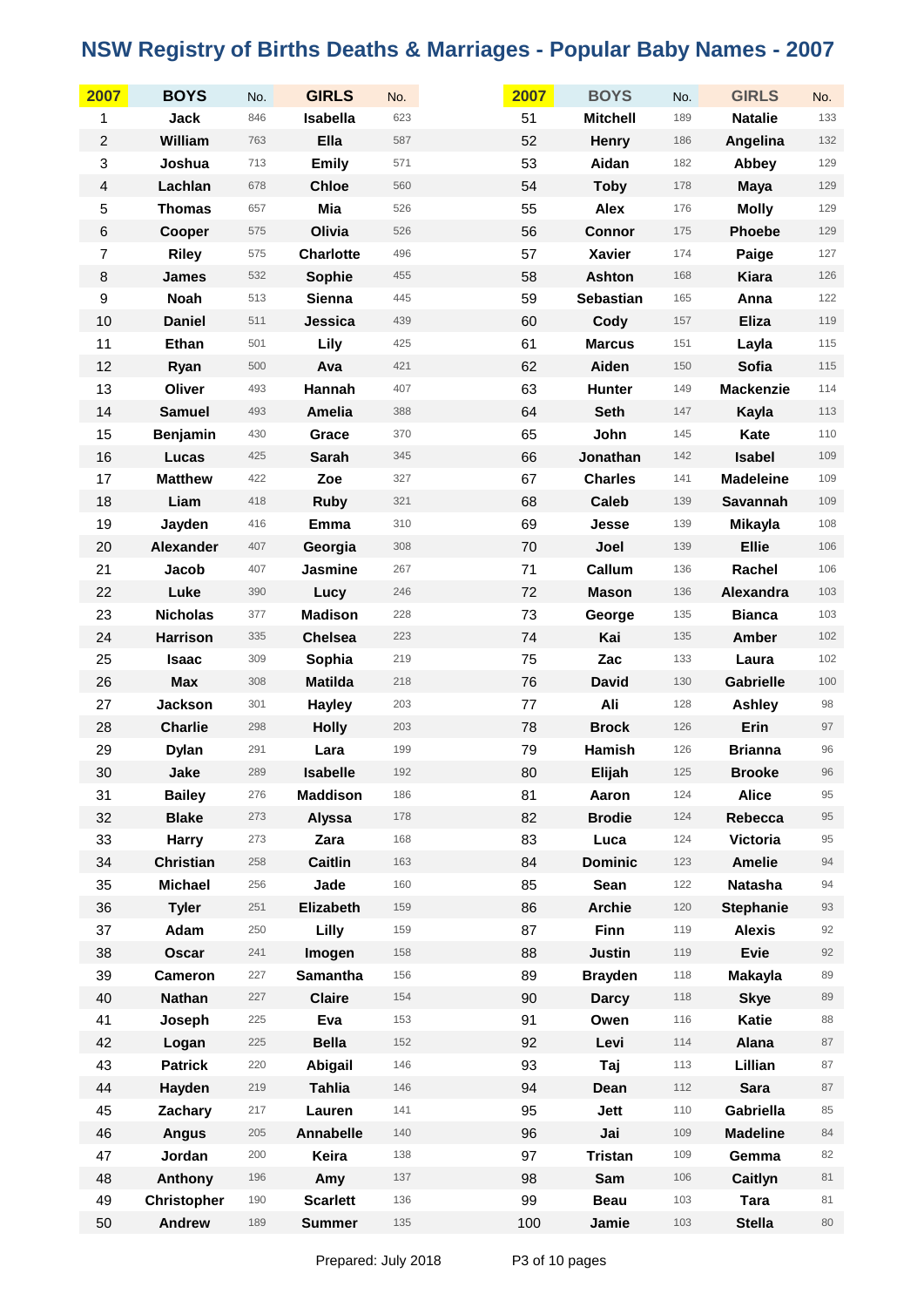| 2006                    | <b>BOYS</b>      | No. | <b>GIRLS</b>     | No. | 2006 | <b>BOYS</b>        | No.   | <b>GIRLS</b>     | No.    |
|-------------------------|------------------|-----|------------------|-----|------|--------------------|-------|------------------|--------|
| 1                       | Jack             | 839 | <b>Chloe</b>     | 619 | 51   | Anthony            | 193   | <b>Natalie</b>   | 130    |
| $\sqrt{2}$              | Joshua           | 770 | <b>Charlotte</b> | 575 | 52   | <b>Toby</b>        | 190   | <b>Bella</b>     | 129    |
| 3                       | Lachlan          | 731 | <b>Emily</b>     | 564 | 53   | Andrew             | 187   | <b>Brooke</b>    | 126    |
| $\overline{\mathbf{4}}$ | William          | 730 | Ella             | 562 | 54   | <b>Sebastian</b>   | 184   | Eva              | 126    |
| 5                       | <b>Thomas</b>    | 664 | Olivia           | 551 | 55   | <b>Christopher</b> | 183   | <b>Ellie</b>     | 125    |
| $\,6$                   | <b>James</b>     | 641 | Jessica          | 516 | 56   | <b>Caleb</b>       | 178   | <b>Mikayla</b>   | 125    |
| $\overline{7}$          | <b>Daniel</b>    | 519 | Isabella         | 509 | 57   | <b>Marcus</b>      | 174   | Abbey            | 124    |
| $\bf 8$                 | <b>Noah</b>      | 509 | Mia              | 487 | 58   | Joel               | 160   | <b>Maya</b>      | 124    |
| $\boldsymbol{9}$        | Ethan            | 497 | Sophie           | 442 | 59   | <b>Alex</b>        | 158   | Annabelle        | 123    |
| 10                      | Ryan             | 493 | Sienna           | 390 | 60   | Aidan              | 156   | <b>Mackenzie</b> | 119    |
| 11                      | <b>Benjamin</b>  | 477 | Lily             | 372 | 61   | Aiden              | 153   | Kate             | 118    |
| 12                      | Cooper           | 473 | Hannah           | 365 | 62   | Kai                | 149   | Abigail          | 116    |
| 13                      | <b>Samuel</b>    | 459 | Grace            | 364 | 63   | <b>Seth</b>        | 148   | Kiara            | 116    |
| 14                      | <b>Matthew</b>   | 451 | Amelia           | 363 | 64   | <b>David</b>       | 146   | <b>Claire</b>    | 113    |
| 15                      | Liam             | 439 | Georgia          | 343 | 65   | Henry              | 144   | Zara             | 113    |
| 16                      | <b>Alexander</b> | 434 | <b>Sarah</b>     | 342 | 66   | <b>Ashton</b>      | 143   | <b>Ashley</b>    | 112    |
| 17                      | Luke             | 409 | Ava              | 337 | 67   | <b>Justin</b>      | 143   | <b>Stephanie</b> | 109    |
| 18                      | Oliver           | 407 | Emma             | 311 | 68   | <b>Charles</b>     | 142   | <b>Eliza</b>     | 108    |
| 19                      | Jacob            | 401 | Zoe              | 305 | 69   | Jonathan           | 141   | Isabel           | 108    |
| 20                      | <b>Nicholas</b>  | 399 | Jasmine          | 293 | 70   | <b>Brodie</b>      | 139   | <b>Amber</b>     | 107    |
| 21                      | <b>Riley</b>     | 398 | <b>Ruby</b>      | 271 | 71   | Sean               | 139   | <b>Scarlett</b>  | 106    |
| 22                      | <b>Harrison</b>  | 354 | Lucy             | 228 | 72   | Callum             | 137   | Claudia          | 100    |
| 23                      | Lucas            | 342 | <b>Hayley</b>    | 224 | 73   | Hamish             | 137   | <b>Makayla</b>   | 100    |
| 24                      | Jake             | 336 | Sophia           | 219 | 74   | Cody               | 136   | Alana            | 99     |
| 25                      | Jayden           | 333 | <b>Chelsea</b>   | 209 | 75   | George             | 135   | <b>Brianna</b>   | 99     |
| 26                      | <b>Dylan</b>     | 320 | <b>Madison</b>   | 208 | 76   | Hunter             | 134   | Jorja            | 99     |
| 27                      | Max              | 310 | <b>Matilda</b>   | 199 | 77   | <b>Brayden</b>     | 132   | <b>Bianca</b>    | 98     |
| 28                      | <b>Bailey</b>    | 301 | Jade             | 198 | 78   | <b>Dominic</b>     | 132   | Erin             | 98     |
| 29                      | <b>Isaac</b>     | 287 | <b>Caitlin</b>   | 189 | 79   | Luca               | 132   | Anna             | 97     |
| 30                      | <b>Charlie</b>   | 285 | <b>Holly</b>     | 182 | 80   | John               | 130   | <b>Madeleine</b> | 96     |
| 31                      | Adam             | 277 | <b>Maddison</b>  | 181 | 81   | <b>Xavier</b>      | 128   | Rachel           | 94     |
| 32                      | Harry            | 267 | Lara             | 178 | 82   | Aaron              | 127   | Abby             | 93     |
| 33                      | <b>Cameron</b>   | 259 | <b>Isabelle</b>  | 175 | 83   | Peter              | 126   | Katie            | 93     |
| 34                      | <b>Christian</b> | 257 | Alyssa           | 169 | 84   | <b>Darcy</b>       | 123   | Layla            | 92     |
| 35                      | <b>Tyler</b>     | 255 | Angelina         | 155 | 85   | Jeremy             | 118   | Ebony            | 91     |
| 36                      | <b>Blake</b>     | 253 | Elizabeth        | 150 | 86   | <b>Beau</b>        | 115   | Kaitlyn          | 91     |
| 37                      | Joseph           | 249 | Imogen           | 149 | 87   | Zac                | 113   | Sofia            | $90\,$ |
| 38                      | <b>Michael</b>   | 248 | Amy              | 143 | 88   | <b>Brock</b>       | $112$ | <b>Gabrielle</b> | 89     |
| 39                      | <b>Jackson</b>   | 244 | Kayla            | 143 | 89   | Jamie              | 111   | Gemma            | 89     |
| 40                      | Jordan           | 242 | Alexandra        | 138 | 90   | Ali                | 109   | <b>Natasha</b>   | 89     |
| 41                      | <b>Nathan</b>    | 242 | Lauren           | 138 | 91   | Sam                | 109   | Tara             | 89     |
| 42                      | <b>Mitchell</b>  | 234 | <b>Molly</b>     | 137 | 92   | Jai                | 108   | Charli           | 87     |
| 43                      | Zachary          | 228 | Phoebe           | 137 | 93   | Elijah             | 106   | <b>Stella</b>    | 86     |
| 44                      | <b>Connor</b>    | 224 | <b>Samantha</b>  | 137 | 94   | <b>Tristan</b>     | 106   | <b>Alice</b>     | 84     |
| 45                      | <b>Angus</b>     | 221 | Keira            | 136 | 95   | Zane               | 105   | <b>Skye</b>      | 84     |
| 46                      | Oscar            | 220 | <b>Tahlia</b>    | 135 | 96   | <b>Mason</b>       | 103   | Gabriella        | 83     |
| 47                      | Hayden           | 207 | Laura            | 133 | 97   | Owen               | 102   | <b>Madeline</b>  | 81     |
| 48                      | Jesse            | 204 | Paige            | 132 | 98   | <b>Flynn</b>       | 101   | Rebecca          | 81     |
| 49                      | <b>Patrick</b>   | 199 | <b>Summer</b>    | 132 | 99   | <b>Rhys</b>        | 101   | <b>Charlize</b>  | 80     |
| 50                      | Logan            | 194 | Lilly            | 130 | 100  | Levi               | 100   | <b>Tiana</b>     | 79     |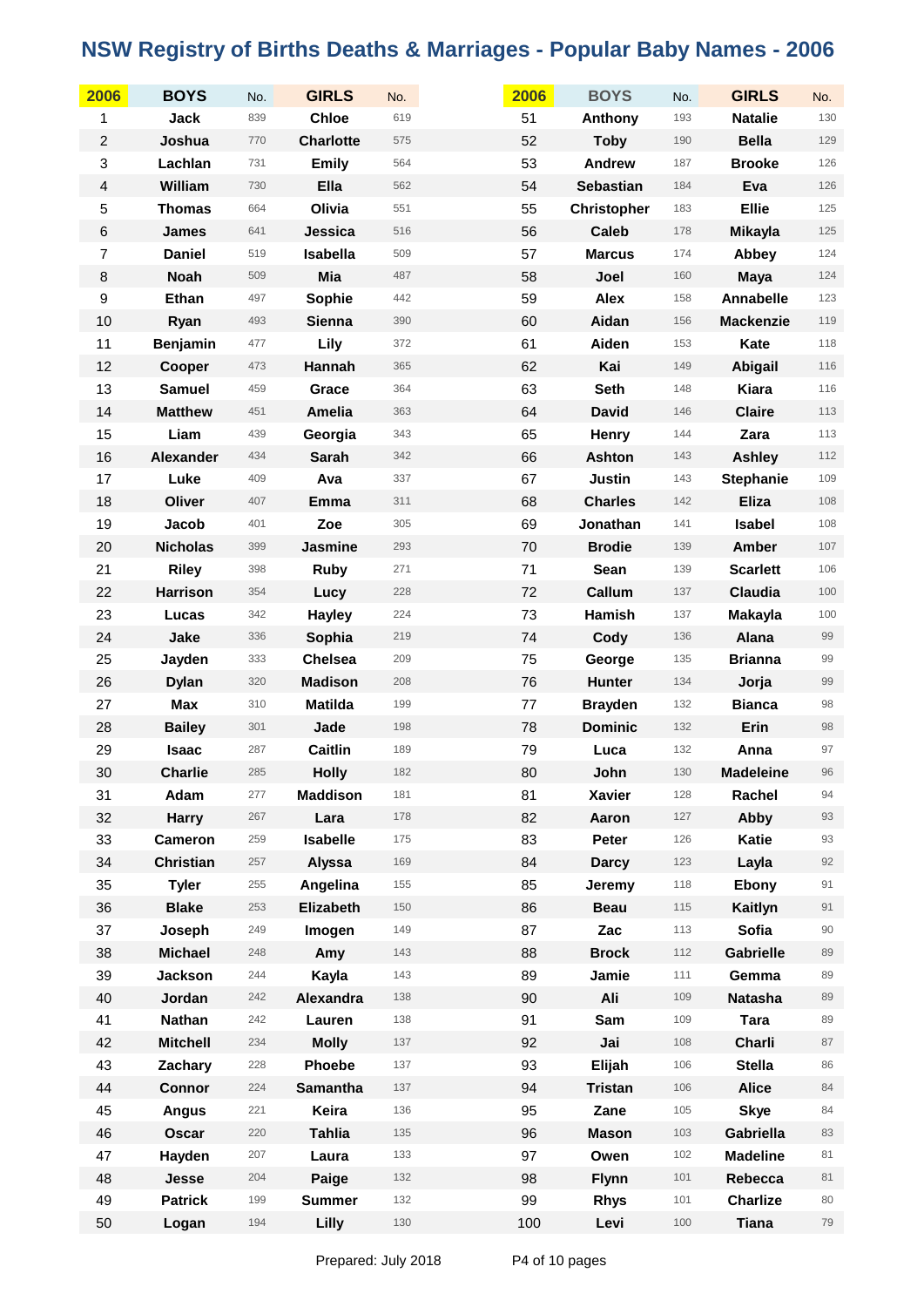| 2005                    | <b>BOYS</b>      | No. | <b>GIRLS</b>     | No. | 2005 | <b>BOYS</b>        | No. | <b>GIRLS</b>     | No.   |
|-------------------------|------------------|-----|------------------|-----|------|--------------------|-----|------------------|-------|
| 1                       | Jack             | 951 | <b>Emily</b>     | 592 | 51   | <b>Caleb</b>       | 184 | Claudia          | 122   |
| $\boldsymbol{2}$        | Lachlan          | 781 | Olivia           | 592 | 52   | Lucas              | 184 | <b>Tara</b>      | 122   |
| $\,$ 3 $\,$             | William          | 740 | <b>Charlotte</b> | 590 | 53   | <b>Alex</b>        | 172 | <b>Matilda</b>   | 120   |
| $\overline{\mathbf{4}}$ | Joshua           | 734 | <b>Chloe</b>     | 560 | 54   | <b>Christopher</b> | 170 | Angelina         | 119   |
| 5                       | <b>Thomas</b>    | 700 | Ella             | 545 | 55   | Joel               | 165 | <b>Bianca</b>    | 119   |
| $\,6$                   | James            | 606 | Jessica          | 523 | 56   | Jesse              | 164 | <b>Ellie</b>     | 117   |
| $\boldsymbol{7}$        | <b>Daniel</b>    | 552 | Isabella         | 516 | 57   | <b>Sebastian</b>   | 162 | Mikayla          | 115   |
| $\bf 8$                 | Ryan             | 552 | Sophie           | 464 | 58   | Aidan              | 161 | <b>Stephanie</b> | 115   |
| $\boldsymbol{9}$        | Ethan            | 505 | Mia              | 398 | 59   | <b>Brayden</b>     | 151 | Abigail          | 114   |
| 10                      | <b>Matthew</b>   | 505 | Grace            | 386 | 60   | Aaron              | 148 | <b>Natasha</b>   | 113   |
| 11                      | <b>Samuel</b>    | 495 | Emma             | 374 | 61   | Aiden              | 148 | Anna             | 111   |
| 12                      | Luke             | 472 | <b>Sarah</b>     | 374 | 62   | Cody               | 140 | Jorja            | 111   |
| 13                      | <b>Nicholas</b>  | 467 | Hannah           | 346 | 63   | <b>Dominic</b>     | 140 | <b>Summer</b>    | 111   |
| 14                      | <b>Benjamin</b>  | 466 | <b>Sienna</b>    | 346 | 64   | Henry              | 140 | Lilly            | 110   |
| 15                      | Liam             | 466 | Lily             | 332 | 65   | <b>Marcus</b>      | 136 | <b>Mackenzie</b> | $110$ |
| 16                      | <b>Noah</b>      | 466 | <b>Amelia</b>    | 330 | 66   | <b>Justin</b>      | 135 | Zara             | 110   |
| 17                      | Jacob            | 441 | Georgia          | 325 | 67   | George             | 134 | Amber            | 107   |
| 18                      | <b>Alexander</b> | 431 | Zoe              | 301 | 68   | <b>Toby</b>        | 133 | <b>Brooke</b>    | 107   |
| 19                      | <b>Dylan</b>     | 405 | <b>Jasmine</b>   | 293 | 69   | <b>Ashton</b>      | 132 | Kate             | 107   |
| 20                      | <b>Riley</b>     | 379 | <b>Ruby</b>      | 290 | 70   | John               | 128 | Rebecca          | 103   |
| 21                      | Cooper           | 362 | <b>Hayley</b>    | 277 | 71   | <b>David</b>       | 127 | Abby             | 102   |
| 22                      | Oliver           | 359 | Ava              | 232 | 72   | <b>Mason</b>       | 127 | <b>Maya</b>      | $102$ |
| 23                      | Jayden           | 338 | Jade             | 231 | 73   | Callum             | 126 | <b>Skye</b>      | 102   |
| 24                      | <b>Harrison</b>  | 323 | <b>Caitlin</b>   | 215 | 74   | Ali                | 125 | <b>Alicia</b>    | 101   |
| 25                      | Jake             | 312 | Lucy             | 214 | 75   | Declan             | 124 | <b>Eliza</b>     | 100   |
| 26                      | <b>Max</b>       | 310 | Sophia           | 209 | 76   | <b>Seth</b>        | 122 | Erin             | 100   |
| 27                      | <b>Bailey</b>    | 307 | <b>Madison</b>   | 205 | 77   | <b>Xavier</b>      | 122 | <b>Taylor</b>    | 100   |
| 28                      | <b>Connor</b>    | 286 | <b>Holly</b>     | 198 | 78   | <b>Timothy</b>     | 117 | Eva              | 99    |
| 29                      | Jordan           | 279 | <b>Chelsea</b>   | 197 | 79   | Peter              | 116 | Sofia            | 99    |
| 30                      | <b>Blake</b>     | 276 | <b>Maddison</b>  | 194 | 80   | Zac                | 116 | <b>Victoria</b>  | 97    |
| 31                      | <b>Michael</b>   | 276 | Lara             | 184 | 81   | Kyle               | 115 | <b>Brianna</b>   | 95    |
| 32                      | Joseph           | 275 | <b>Molly</b>     | 172 | 82   | Elijah             | 114 | <b>Tayla</b>     | 94    |
| 33                      | Adam             | 267 | Samantha         | 171 | 83   | Jonathan           | 114 | <b>Makayla</b>   | 93    |
| 34                      | Zachary          | 263 | <b>Alyssa</b>    | 166 | 84   | <b>Jett</b>        | 113 | <b>Gabrielle</b> | 91    |
| 35                      | Isaac            | 254 | Amy              | 166 | 85   | Kai                | 110 | <b>Tiana</b>     | 91    |
| 36                      | <b>Nathan</b>    | 254 | Paige            | 165 | 86   | <b>Finn</b>        | 109 | Ebony            | 89    |
| 37                      | <b>Mitchell</b>  | 248 | <b>Isabelle</b>  | 162 | 87   | Jai                | 109 | Ashleigh         | 88    |
| 38                      | <b>Jackson</b>   | 238 | Alexandra        | 159 | 88   | Zane               | 109 | Rachel           | 88    |
| 39                      | <b>Charlie</b>   | 237 | Lauren           | 157 | 89   | <b>Charles</b>     | 107 | Layla            | 87    |
| 40                      | <b>Patrick</b>   | 225 | <b>Tahlia</b>    | 155 | 90   | Luca               | 107 | <b>Scarlett</b>  | 87    |
| 41                      | Hayden           | 218 | Elizabeth        | 153 | 91   | Jason              | 106 | <b>Taylah</b>    | 87    |
| 42                      | <b>Cameron</b>   | 217 | Abbey            | 152 | 92   | Sam                | 105 | <b>Annabelle</b> | 85    |
| 43                      | Anthony          | 215 | <b>Bella</b>     | 149 | 93   | <b>Brandon</b>     | 103 | <b>Monique</b>   | 84    |
| 44                      | <b>Oscar</b>     | 215 | Laura            | 148 | 94   | Hunter             | 102 | <b>Alice</b>     | 83    |
| 45                      | <b>Angus</b>     | 212 | <b>Ashley</b>    | 139 | 95   | <b>Darcy</b>       | 100 | <b>Madeline</b>  | 83    |
| 46                      | <b>Harry</b>     | 212 | Kayla            | 137 | 96   | <b>Kye</b>         | 99  | Alana            | 82    |
| 47                      | Logan            | 211 | <b>Natalie</b>   | 136 | 97   | Owen               | 99  | <b>Claire</b>    | 82    |
| 48                      | <b>Tyler</b>     | 211 | Imogen           | 135 | 98   | Hamish             | 97  | Gemma            | 82    |
| 49                      | Andrew           | 202 | <b>Kiara</b>     | 128 | 99   | Sean               | 97  | <b>Mariam</b>    | 82    |
| 50                      | <b>Christian</b> | 191 | Phoebe           | 124 | 100  | <b>Gabriel</b>     | 95  | <b>Talia</b>     | 81    |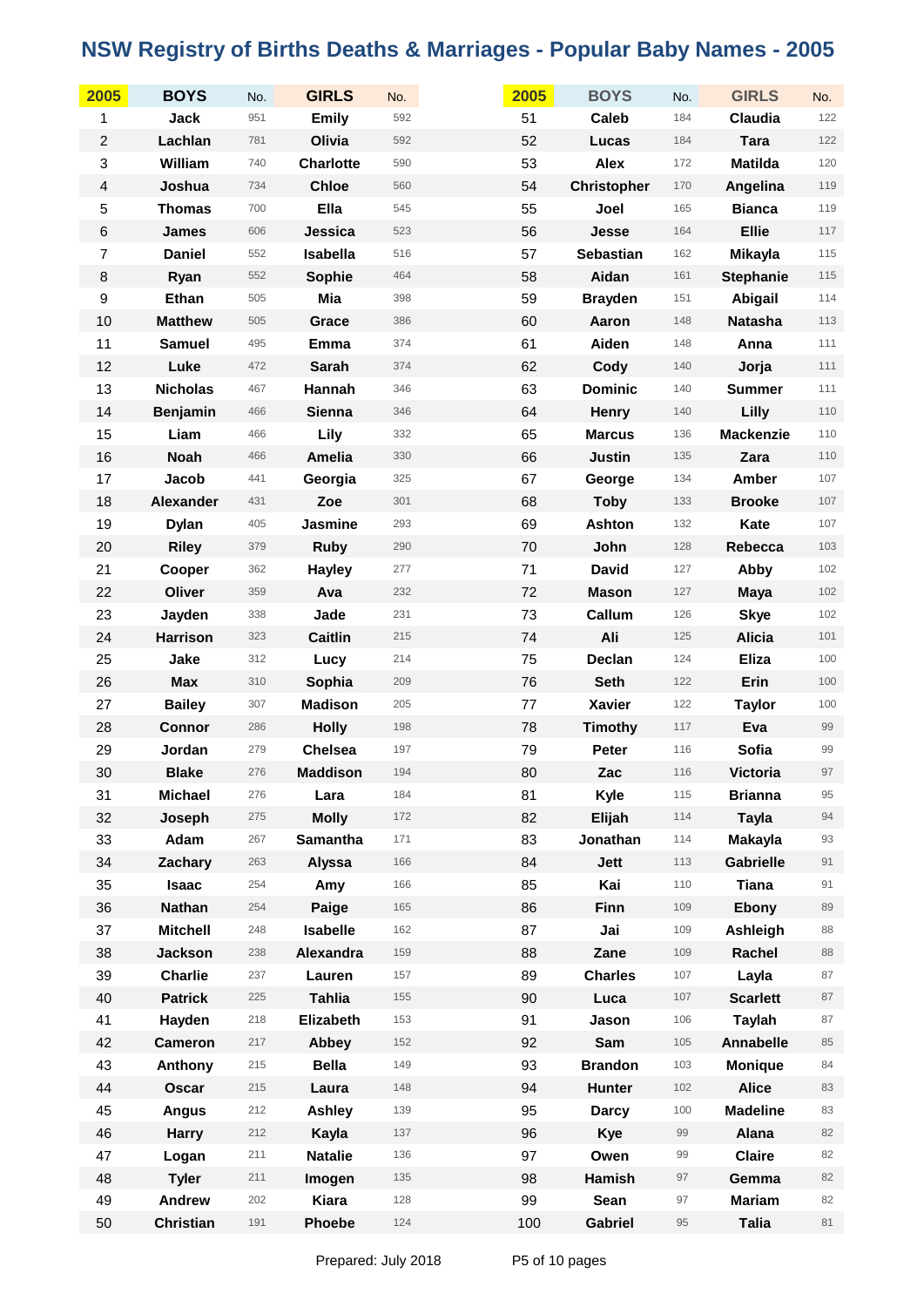| 2004                    | <b>BOYS</b>        | No. | <b>GIRLS</b>     | No. | 2004 | <b>BOYS</b>      | No. | <b>GIRLS</b>     | No.   |
|-------------------------|--------------------|-----|------------------|-----|------|------------------|-----|------------------|-------|
| 1                       | Jack               | 837 | <b>Emily</b>     | 622 | 51   | <b>Caleb</b>     | 172 | Angelina         | 126   |
| $\boldsymbol{2}$        | Joshua             | 795 | Olivia           | 531 | 52   | <b>Charlie</b>   | 172 | <b>Mikayla</b>   | $126$ |
| 3                       | Lachlan            | 759 | <b>Chloe</b>     | 527 | 53   | <b>Sebastian</b> | 163 | Claudia          | 125   |
| $\overline{\mathbf{4}}$ | <b>Thomas</b>      | 735 | Jessica          | 523 | 54   | Logan            | 158 | <b>Brianna</b>   | 122   |
| 5                       | William            | 659 | Sophie           | 504 | 55   | Cody             | 157 | Rachel           | 122   |
| $\,6$                   | <b>James</b>       | 600 | <b>Charlotte</b> | 503 | 56   | Jesse            | 153 | <b>Mackenzie</b> | 121   |
| $\overline{7}$          | Ethan              | 580 | Isabella         | 477 | 57   | <b>Alex</b>      | 150 | Ava              | 120   |
| $\bf 8$                 | Ryan               | 551 | Ella             | 464 | 58   | <b>Christian</b> | 147 | Anna             | 119   |
| $\boldsymbol{9}$        | <b>Daniel</b>      | 545 | Emma             | 391 | 59   | Ashton           | 146 | <b>Taylah</b>    | $117$ |
| 10                      | <b>Samuel</b>      | 535 | Grace            | 384 | 60   | Callum           | 141 | <b>Isabelle</b>  | 116   |
| 11                      | <b>Nicholas</b>    | 500 | Sarah            | 375 | 61   | <b>David</b>     | 141 | <b>Natasha</b>   | 113   |
| 12                      | Luke               | 487 | Mia              | 374 | 62   | <b>Justin</b>    | 140 | <b>Tara</b>      | 111   |
| 13                      | <b>Matthew</b>     | 480 | Hannah           | 364 | 63   | Aidan            | 139 | Kate             | 110   |
| 14                      | <b>Benjamin</b>    | 463 | Jasmine          | 333 | 64   | George           | 137 | Alexandra        | 109   |
| 15                      | Liam               | 456 | Georgia          | 332 | 65   | Aiden            | 135 | <b>Eliza</b>     | 109   |
| 16                      | Jacob              | 440 | Lily             | 319 | 66   | Zac              | 134 | Erin             | 109   |
| 17                      | Alexander          | 407 | Zoe              | 257 | 67   | Lucas            | 133 | Ashleigh         | 108   |
| 18                      | <b>Dylan</b>       | 383 | <b>Amelia</b>    | 252 | 68   | <b>Hamish</b>    | 132 | <b>Paris</b>     | 105   |
| 19                      | <b>Riley</b>       | 383 | <b>Hayley</b>    | 246 | 69   | Peter            | 132 | Abby             | 98    |
| 20                      | Jake               | 351 | <b>Ruby</b>      | 231 | 70   | John             | 131 | Jorja            | 98    |
| 21                      | Jayden             | 343 | <b>Holly</b>     | 217 | 71   | <b>Marcus</b>    | 128 | Abigail          | 96    |
| 22                      | <b>Harrison</b>    | 326 | <b>Madison</b>   | 217 | 72   | Henry            | 126 | <b>Claire</b>    | 96    |
| 23                      | <b>Bailey</b>      | 323 | Jade             | 216 | 73   | <b>Flynn</b>     | 125 | <b>Ellie</b>     | 96    |
| 24                      | Cooper             | 321 | <b>Maddison</b>  | 216 | 74   | <b>Brandon</b>   | 123 | <b>Maya</b>      | 96    |
| 25                      | Oliver             | 320 | Alyssa           | 207 | 75   | <b>Brock</b>     | 122 | <b>Kiara</b>     | 94    |
| 26                      | <b>Connor</b>      | 307 | <b>Caitlin</b>   | 205 | 76   | <b>Brayden</b>   | 121 | Rebecca          | 93    |
| 27                      | <b>Nathan</b>      | 302 | Lara             | 191 | 77   | <b>Edward</b>    | 117 | <b>Taylor</b>    | 92    |
| 28                      | <b>Michael</b>     | 297 | Amy              | 189 | 78   | <b>Charles</b>   | 116 | <b>Tayla</b>     | 91    |
| 29                      | Max                | 294 | Paige            | 184 | 79   | Jason            | 116 | <b>Annabelle</b> | 90    |
| 30                      | <b>Noah</b>        | 290 | Lucy             | 179 | 80   | Kyle             | 116 | <b>Ebony</b>     | 90    |
| 31                      | Jordan             | 275 | Sophia           | 176 | 81   | Jeremy           | 112 | <b>Matilda</b>   | 89    |
| 32                      | <b>Jackson</b>     | 264 | <b>Tahlia</b>    | 174 | 82   | <b>Declan</b>    | 111 | <b>Victoria</b>  | 88    |
| 33                      | <b>Blake</b>       | 260 | <b>Samantha</b>  | 172 | 83   | Jonathan         | 111 | Alana            | 86    |
| 34                      | Zachary            | 260 | <b>Chelsea</b>   | 171 | 84   | <b>Dominic</b>   | 107 | Zara             | 86    |
| 35                      | Isaac              | 257 | <b>Molly</b>     | 162 | 85   | Ali              | 106 | Kaitlyn          | 85    |
| 36                      | Joseph             | 239 | Lauren           | 161 | 86   | Corey            | 105 | Lilly            | 85    |
| 37                      | Cameron            | 235 | Elizabeth        | 153 | 87   | Elijah           | 105 | Jordan           | 84    |
| 38                      | <b>Harry</b>       | 229 | Abbey            | 150 | 88   | <b>Toby</b>      | 105 | <b>Alicia</b>    | 81    |
| 39                      | Adam               | 221 | <b>Phoebe</b>    | 147 | 89   | Xavier           | 103 | Caitlyn          | 79    |
| 40                      | <b>Patrick</b>     | 221 | <b>Brooke</b>    | 144 | 90   | <b>Gabriel</b>   | 100 | Sofia            | 79    |
| 41                      | Hayden             | 206 | Imogen           | 143 | 91   | Zane             | 100 | Megan            | 78    |
| 42                      | Oscar              | 206 | Laura            | 139 | 92   | <b>Brendan</b>   | 98  | <b>Tiana</b>     | 77    |
| 43                      | Joel               | 204 | <b>Bianca</b>    | 135 | 93   | Sam              | 98  | <b>Scarlett</b>  | 76    |
| 44                      | <b>Angus</b>       | 203 | <b>Natalie</b>   | 135 | 94   | <b>Darcy</b>     | 97  | <b>Courtney</b>  | 75    |
| 45                      | Andrew             | 199 | Kayla            | 134 | 95   | Jamie            | 96  | Layla            | 75    |
| 46                      | <b>Mitchell</b>    | 199 | <b>Sienna</b>    | 132 | 96   | Jai              | 95  | <b>Madeline</b>  | 75    |
| 47                      | Anthony            | 195 | Amber            | 129 | 97   | Levi             | 94  | <b>Monique</b>   | 74    |
| 48                      | <b>Tyler</b>       | 184 | <b>Ashley</b>    | 129 | 98   | <b>Timothy</b>   | 94  | <b>Bella</b>     | 73    |
| 49                      | Aaron              | 178 | <b>Stephanie</b> | 128 | 99   | Ben              | 93  | Gemma            | 73    |
| 50                      | <b>Christopher</b> | 174 | Gabrielle        | 127 | 100  | <b>Beau</b>      | 92  | <b>Bethany</b>   | 72    |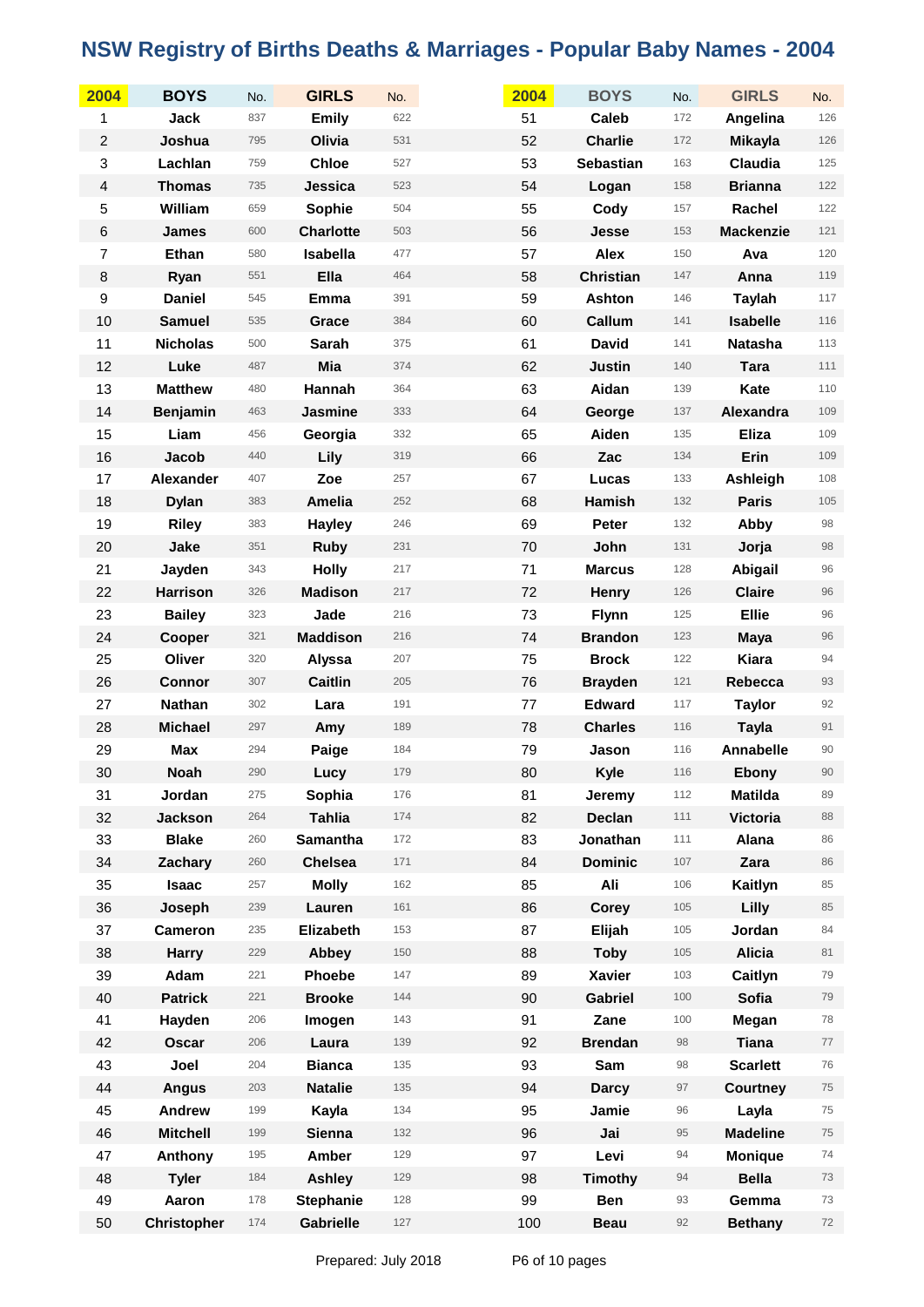| 2003             | <b>BOYS</b>        | No. | <b>GIRLS</b>     | No. | 2003 | <b>BOYS</b>      | No. | <b>GIRLS</b>     | No.    |
|------------------|--------------------|-----|------------------|-----|------|------------------|-----|------------------|--------|
| 1                | <b>Jack</b>        | 889 | <b>Emily</b>     | 695 | 51   | <b>Oscar</b>     | 181 | <b>Tara</b>      | 134    |
| $\overline{c}$   | Joshua             | 859 | Jessica          | 592 | 52   | <b>Caleb</b>     | 173 | <b>Isabelle</b>  | 131    |
| 3                | Lachlan            | 764 | <b>Chloe</b>     | 551 | 53   | Logan            | 166 | Kayla            | 129    |
| 4                | <b>Thomas</b>      | 694 | Olivia           | 551 | 54   | Aidan            | 163 | <b>Molly</b>     | 129    |
| 5                | William            | 678 | Isabella         | 482 | 55   | Kyle             | 158 | Courtney         | 126    |
| $\,6$            | <b>James</b>       | 644 | <b>Sarah</b>     | 453 | 56   | <b>Alex</b>      | 153 | <b>Natasha</b>   | 126    |
| $\overline{7}$   | <b>Daniel</b>      | 626 | Emma             | 421 | 57   | John             | 153 | <b>Claire</b>    | 124    |
| $\bf 8$          | Ethan              | 625 | Georgia          | 418 | 58   | <b>Brandon</b>   | 149 | <b>Paris</b>     | 122    |
| $\boldsymbol{9}$ | <b>Benjamin</b>    | 582 | Ella             | 411 | 59   | <b>Christian</b> | 147 | Phoebe           | 122    |
| 10               | <b>Samuel</b>      | 552 | Grace            | 408 | 60   | Peter            | 145 | Anna             | 117    |
| 11               | <b>Matthew</b>     | 544 | Sophie           | 406 | 61   | Callum           | 143 | <b>Gabrielle</b> | 114    |
| 12               | <b>Nicholas</b>    | 530 | <b>Charlotte</b> | 396 | 62   | <b>Justin</b>    | 143 | Ebony            | 113    |
| 13               | Luke               | 500 | Hannah           | 381 | 63   | <b>Charlie</b>   | 142 | Rebecca          | 111    |
| 14               | Liam               | 496 | Mia              | 324 | 64   | Jesse            | 142 | Amber            | 108    |
| 15               | Ryan               | 479 | Zoe              | 303 | 65   | Lucas            | 142 | <b>Monique</b>   | 107    |
| 16               | <b>Dylan</b>       | 442 | Lily             | 301 | 66   | <b>David</b>     | 138 | Angelina         | 101    |
| 17               | Jacob              | 439 | Jasmine          | 270 | 67   | Cody             | 133 | Mikayla          | 101    |
| 18               | Jayden             | 400 | <b>Hayley</b>    | 266 | 68   | <b>Marcus</b>    | 133 | <b>Taylah</b>    | 101    |
| 19               | Jordan             | 394 | <b>Holly</b>     | 242 | 69   | <b>Brock</b>     | 131 | Kate             | 100    |
| 20               | Alexander          | 387 | Amelia           | 231 | 70   | George           | 128 | <b>Eliza</b>     | 99     |
| 21               | Harrison           | 346 | Jade             | 228 | 71   | Declan           | 126 | Gemma            | 99     |
| 22               | <b>Riley</b>       | 342 | <b>Caitlin</b>   | 224 | 72   | Jonathan         | 126 | Annabelle        | 98     |
| 23               | Connor             | 334 | <b>Ruby</b>      | 224 | 73   | Hamish           | 125 | Victoria         | 98     |
| 24               | <b>Mitchell</b>    | 314 | <b>Maddison</b>  | 215 | 74   | Aiden            | 120 | <b>Maya</b>      | 96     |
| 25               | Jake               | 306 | <b>Madison</b>   | 210 | 75   | Ali              | 118 | Alana            | 95     |
| 26               | <b>Michael</b>     | 306 | Lara             | 208 | 76   | <b>Bradley</b>   | 118 | <b>Mackenzie</b> | 95     |
| 27               | <b>Max</b>         | 301 | Amy              | 204 | 77   | Jason            | 117 | Kiara            | 94     |
| 28               | <b>Bailey</b>      | 298 | Lauren           | 203 | 78   | Jeremy           | 117 | <b>Madeleine</b> | 94     |
| 29               | <b>Jackson</b>     | 297 | Lucy             | 203 | 79   | Kai              | 113 | Angela           | 91     |
| 30               | Adam               | 294 | <b>Chelsea</b>   | 190 | 80   | <b>Ben</b>       | 112 | Ava              | 91     |
| 31               | <b>Cameron</b>     | 285 | Alyssa           | 186 | 81   | Zac              | 111 | Jorja            | 91     |
| 32               | <b>Noah</b>        | 284 | Elizabeth        | 183 | 82   | <b>Sean</b>      | 107 | <b>Tiana</b>     | 91     |
| 33               | Cooper             | 271 | Paige            | 183 | 83   | <b>Brodie</b>    | 106 | Jacinta          | $90\,$ |
| 34               | <b>Nathan</b>      | 264 | <b>Samantha</b>  | 176 | 84   | <b>Charles</b>   | 106 | Jordan           | 90     |
| 35               | <b>Blake</b>       | 263 | <b>Brooke</b>    | 163 | 85   | Elijah           | 106 | <b>Tayla</b>     | 90     |
| 36               | Oliver             | 261 | <b>Stephanie</b> | 162 | 86   | <b>Timothy</b>   | 106 | <b>Ellie</b>     | 88     |
| 37               | Joseph             | 255 | Laura            | 160 | 87   | <b>Rhys</b>      | 105 | Jemma            | 88     |
| 38               | Zachary            | 255 | Claudia          | 159 | 88   | <b>Toby</b>      | 105 | Jennifer         | 88     |
| 39               | <b>Patrick</b>     | 253 | Alexandra        | 158 | 89   | <b>Flynn</b>     | 103 | <b>Madeline</b>  | 87     |
| 40               | <b>Andrew</b>      | 234 | Imogen           | 154 | 90   | <b>Mason</b>     | 103 | Kaitlyn          | 85     |
| 41               | <b>Angus</b>       | 233 | Sophia           | 154 | 91   | Corey            | 99  | Sienna           | 84     |
| 42               | Hayden             | 232 | Abbey            | 149 | 92   | Adrian           | 96  | Lillian          | 82     |
| 43               | <b>Christopher</b> | 229 | <b>Tahlia</b>    | 149 | 93   | <b>Dominic</b>   | 96  | Lilly            | 82     |
| 44               | <b>Harry</b>       | 210 | Rachel           | 143 | 94   | Owen             | 96  | <b>Taylor</b>    | 82     |
| 45               | Anthony            | 209 | <b>Bianca</b>    | 140 | 95   | <b>Robert</b>    | 96  | Abigail          | 78     |
| 46               | <b>Isaac</b>       | 201 | <b>Brianna</b>   | 140 | 96   | <b>Seth</b>      | 94  | <b>Bethany</b>   | 78     |
| 47               | Joel               | 201 | Ashleigh         | 137 | 97   | <b>Brayden</b>   | 93  | <b>Bronte</b>    | 78     |
| 48               | <b>Tyler</b>       | 185 | <b>Ashley</b>    | 137 | 98   | <b>Brendan</b>   | 92  | <b>Alicia</b>    | 77     |
| 49               | Sebastian          | 184 | <b>Natalie</b>   | 137 | 99   | <b>Tyson</b>     | 92  | Caitlyn          | 76     |
| 50               | Aaron              | 182 | Erin             | 135 | 100  | <b>Darcy</b>     | 91  | <b>Christina</b> | 75     |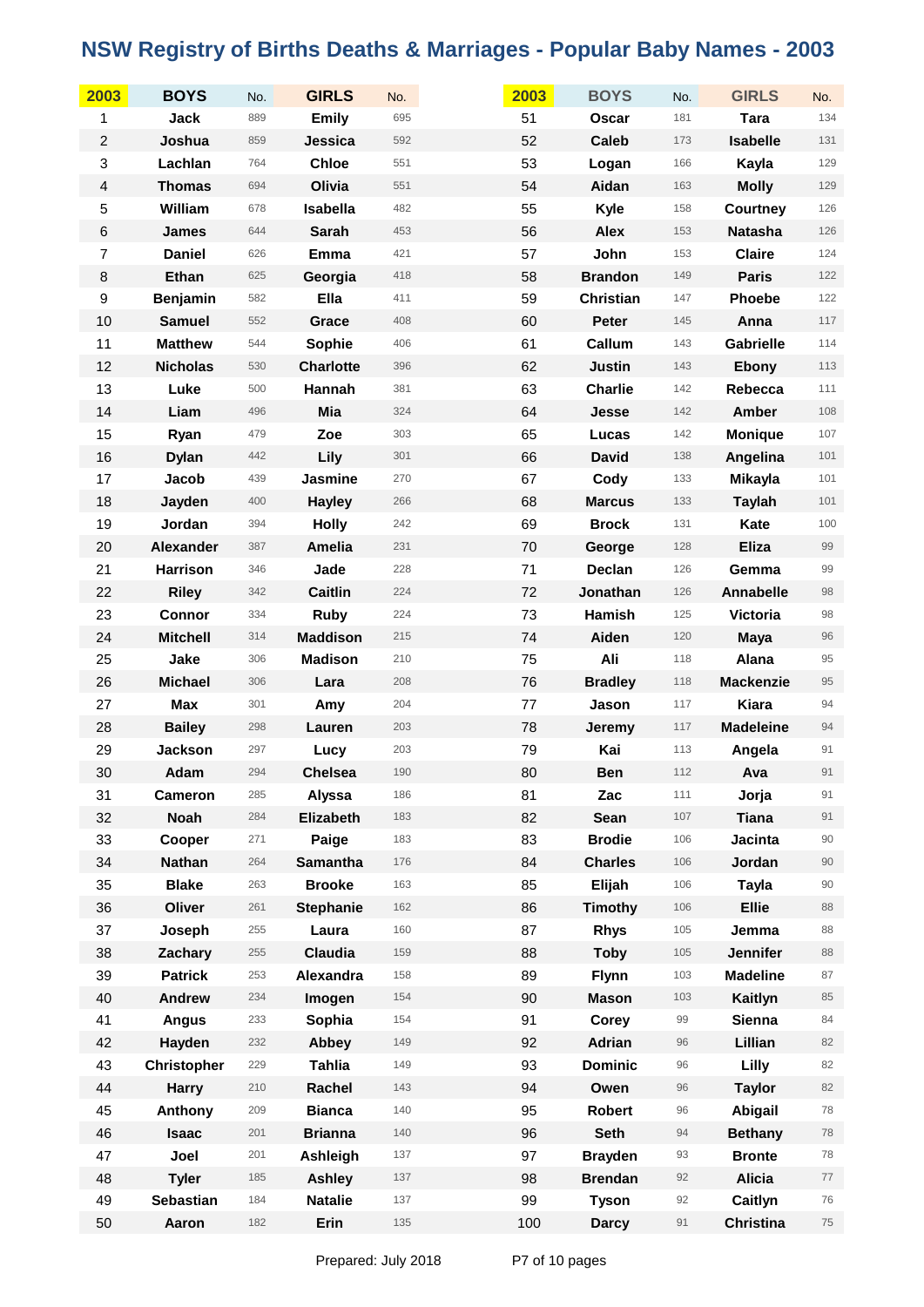| 2002             | <b>BOYS</b>        | No.  | <b>GIRLS</b>     | No. | 2002 | <b>BOYS</b>      | No.    | <b>GIRLS</b>     | No.   |
|------------------|--------------------|------|------------------|-----|------|------------------|--------|------------------|-------|
| 1                | Joshua             | 1008 | <b>Emily</b>     | 675 | 51   | Caleb            | 175    | <b>Taylah</b>    | 141   |
| $\overline{c}$   | <b>Jack</b>        | 845  | Jessica          | 633 | 52   | <b>David</b>     | 172    | Ashleigh         | 138   |
| 3                | Lachlan            | 841  | <b>Chloe</b>     | 578 | 53   | Aidan            | 170    | Erin             | 137   |
| 4                | <b>Thomas</b>      | 692  | Isabella         | 503 | 54   | <b>Alex</b>      | 170    | <b>Bianca</b>    | 136   |
| 5                | Ethan              | 658  | Sarah            | 478 | 55   | Callum           | 164    | Sophia           | 136   |
| $\,6$            | <b>Nicholas</b>    | 626  | Olivia           | 474 | 56   | <b>Sebastian</b> | 163    | Ebony            | 135   |
| $\overline{7}$   | <b>James</b>       | 616  | Sophie           | 463 | 57   | John             | 155    | <b>Tara</b>      | 131   |
| $\bf 8$          | <b>Daniel</b>      | 613  | Georgia          | 453 | 58   | Cody             | 145    | <b>Tayla</b>     | 130   |
| $\boldsymbol{9}$ | Benjamin           | 608  | Hannah           | 405 | 59   | Timothy          | 145    | Amber            | 129   |
| 10               | William            | 602  | Grace            | 404 | 60   | <b>Brandon</b>   | 140    | <b>Isabelle</b>  | 127   |
| 11               | <b>Matthew</b>     | 563  | Ella             | 383 | 61   | Sean             | 140    | <b>Natasha</b>   | 127   |
| 12               | Liam               | 554  | Emma             | 341 | 62   | <b>Christian</b> | 139    | <b>Molly</b>     | 126   |
| 13               | Luke               | 530  | <b>Jasmine</b>   | 328 | 63   | Jason            | 139    | Kate             | 124   |
| 14               | <b>Samuel</b>      | 506  | <b>Charlotte</b> | 315 | 64   | <b>Corey</b>     | 137    | <b>Mikayla</b>   | 122   |
| 15               | Jacob              | 458  | <b>Caitlin</b>   | 292 | 65   | Zac              | 136    | Rachel           | 122   |
| 16               | <b>Dylan</b>       | 448  | Lauren           | 264 | 66   | Lucas            | 134    | Kiara            | 118   |
| 17               | Ryan               | 438  | Jade             | 259 | 67   | <b>Jeremy</b>    | 132    | <b>Alicia</b>    | 117   |
| 18               | Jayden             | 419  | Amy              | 246 | 68   | Jonathan         | 131    | <b>Taylor</b>    | 117   |
| 19               | <b>Alexander</b>   | 402  | Zoe              | 243 | 69   | Declan           | 128    | <b>Madeline</b>  | 115   |
| 20               | Jordan             | 395  | <b>Maddison</b>  | 230 | 70   | <b>Justin</b>    | 128    | <b>Monique</b>   | 113   |
| 21               | <b>Michael</b>     | 357  | Mia              | 228 | 71   | Aiden            | 127    | Angela           | $104$ |
| 22               | <b>Nathan</b>      | 350  | <b>Holly</b>     | 221 | 72   | Jesse            | 127    | <b>Mackenzie</b> | 103   |
| 23               | <b>Riley</b>       | 335  | Lily             | 220 | 73   | George           | 124    | <b>Madeleine</b> | 103   |
| 24               | Connor             | 329  | <b>Madison</b>   | 217 | 74   | Logan            | 123    | <b>Victoria</b>  | 103   |
| 25               | <b>Harrison</b>    | 327  | Lara             | 215 | 75   | <b>Oscar</b>     | 123    | <b>Claire</b>    | 102   |
| 26               | Jake               | 311  | <b>Hayley</b>    | 212 | 76   | Peter            | 123    | <b>Danielle</b>  | $102$ |
| 27               | <b>Blake</b>       | 299  | Samantha         | 210 | 77   | <b>Marcus</b>    | 120    | <b>Tiana</b>     | 102   |
| 28               | <b>Mitchell</b>    | 295  | <b>Chelsea</b>   | 204 | 78   | <b>Bradley</b>   | 118    | Imogen           | 101   |
| 29               | <b>Bailey</b>      | 288  | Alyssa           | 203 | 79   | <b>Brayden</b>   | 116    | Abby             | 99    |
| 30               | Zachary            | 286  | <b>Ruby</b>      | 194 | 80   | Henry            | 114    | Alana            | 98    |
| 31               | Jackson            | 277  | Lucy             | 191 | 81   | Ali              | 113    | Katie            | 97    |
| 32               | Adam               | 275  | Laura            | 190 | 82   | <b>Ben</b>       | 109    | Jordan           | 95    |
| 33               | Cameron            | 273  | <b>Amelia</b>    | 182 | 83   | <b>Darcy</b>     | 105    | Julia            | 94    |
| 34               | <b>Noah</b>        | 264  | <b>Stephanie</b> | 182 | 84   | <b>Brendan</b>   | 103    | <b>Shakira</b>   | 93    |
| 35               | Cooper             | 258  | Alexandra        | 171 | 85   | <b>Charlie</b>   | 103    | Jemma            | 91    |
| 36               | <b>Andrew</b>      | 255  | Elizabeth        | 169 | 86   | <b>Dominic</b>   | 101    | <b>Paris</b>     | 91    |
| 37               | Joseph             | 249  | Abbey            | 166 | 87   | <b>Hamish</b>    | 98     | <b>Maya</b>      | 87    |
| 38               | <b>Patrick</b>     | 247  | Kayla            | 163 | 88   | <b>Rhys</b>      | 98     | <b>Bethany</b>   | 85    |
| 39               | Max                | 240  | Claudia          | 159 | 89   | <b>Charles</b>   | 97     | Kaitlyn          | 84    |
| 40               | Oliver             | 232  | <b>Brooke</b>    | 155 | 90   | <b>Edward</b>    | 97     | Abigail          | 83    |
| 41               | <b>Angus</b>       | 228  | <b>Brianna</b>   | 153 | 91   | Gabriel          | 96     | <b>Jennifer</b>  | 82    |
| 42               | Anthony            | 226  | <b>Natalie</b>   | 153 | 92   | Sam              | 94     | Annabelle        | 81    |
| 43               | Joel               | 224  | Paige            | 151 | 93   | <b>Flynn</b>     | 93     | <b>Eliza</b>     | 80    |
| 44               | <b>Harry</b>       | 222  | Rebecca          | 150 | 94   | Jamie            | 93     | <b>Nicole</b>    | 79    |
| 45               | <b>Christopher</b> | 218  | <b>Ashley</b>    | 146 | 95   | <b>Robert</b>    | 93     | <b>Alice</b>     | 78    |
| 46               | Hayden             | 213  | <b>Phoebe</b>    | 145 | 96   | Zane             | 93     | Gemma            | 76    |
| 47               | Kyle               | 196  | <b>Tahlia</b>    | 145 | 97   | <b>Brock</b>     | 91     | Caitlyn          | 74    |
| 48               | <b>Isaac</b>       | 192  | Courtney         | 142 | 98   | Kai              | 91     | <b>Ellie</b>     | 73    |
| 49               | Aaron              | 187  | Gabrielle        | 142 | 99   | Jai              | $90\,$ | Megan            | 73    |
| 50               | <b>Tyler</b>       | 179  | Anna             | 141 | 100  | Adrian           | 86     | Leah             | 72    |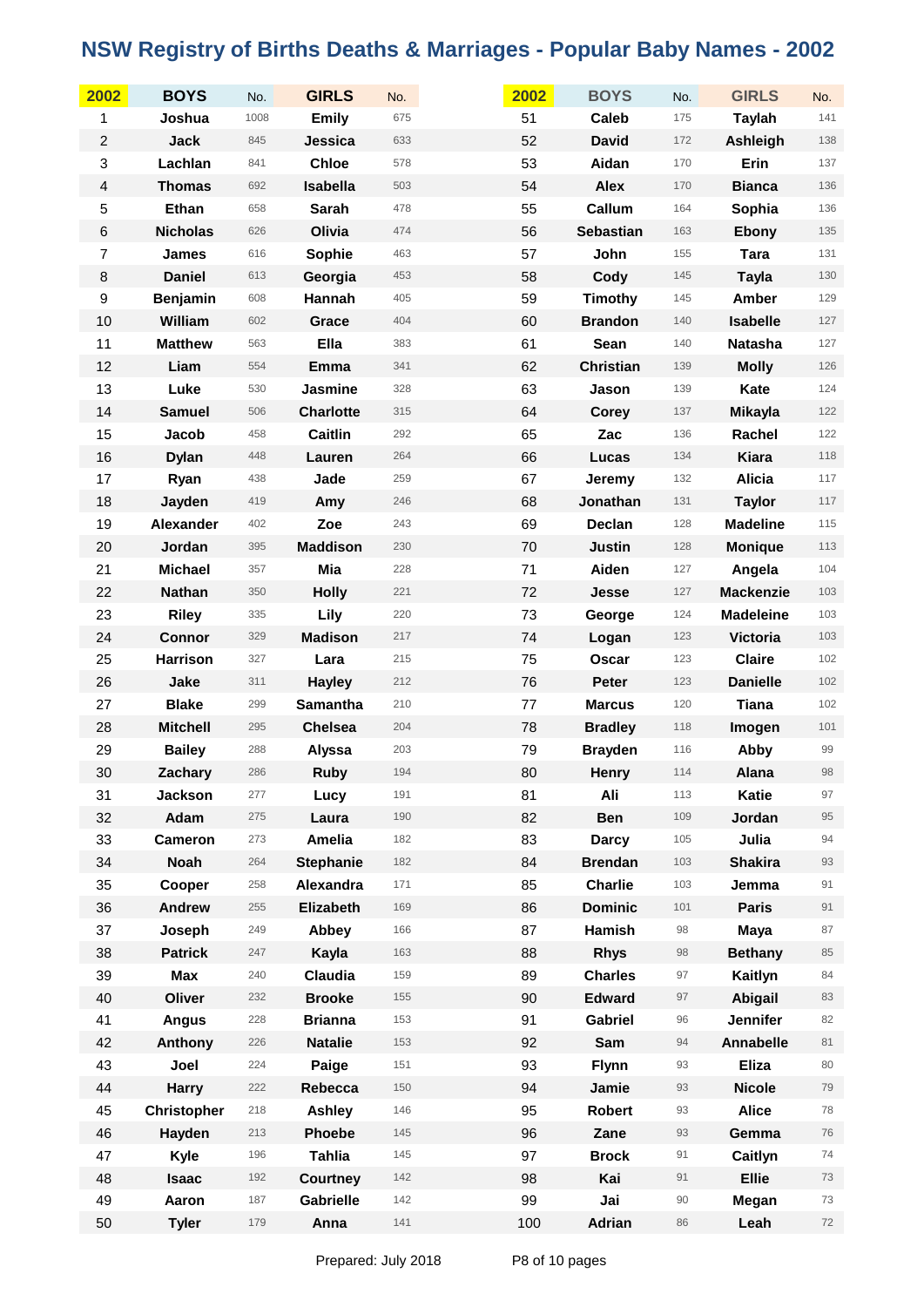| 2001           | <b>BOYS</b>        | No.  | <b>GIRLS</b>     | No. | 2001 | <b>BOYS</b>      | No. | <b>GIRLS</b>     | No.    |
|----------------|--------------------|------|------------------|-----|------|------------------|-----|------------------|--------|
| 1              | Joshua             | 1021 | <b>Emily</b>     | 747 | 51   | Caleb            | 184 | <b>Tara</b>      | 140    |
| $\overline{c}$ | <b>Jack</b>        | 860  | Jessica          | 727 | 52   | Callum           | 181 | <b>Isabelle</b>  | 137    |
| 3              | Lachlan            | 813  | <b>Chloe</b>     | 604 | 53   | John             | 181 | Abbey            | 134    |
| $\overline{4}$ | <b>Thomas</b>      | 741  | <b>Sarah</b>     | 561 | 54   | <b>Max</b>       | 175 | Anna             | 132    |
| 5              | <b>James</b>       | 686  | Isabella         | 483 | 55   | Jesse            | 172 | <b>Tahlia</b>    | 131    |
| 6              | <b>Daniel</b>      | 646  | Olivia           | 472 | 56   | <b>Bradley</b>   | 165 | <b>Brianna</b>   | 129    |
| $\overline{7}$ | <b>Matthew</b>     | 623  | Georgia          | 460 | 57   | <b>Brandon</b>   | 161 | Phoebe           | 129    |
| 8              | <b>Nicholas</b>    | 607  | Hannah           | 434 | 58   | Jeremy           | 159 | <b>Bianca</b>    | 126    |
| 9              | William            | 607  | Sophie           | 432 | 59   | <b>Justin</b>    | 159 | <b>Gabrielle</b> | 125    |
| 10             | Benjamin           | 602  | <b>Emma</b>      | 425 | 60   | <b>Timothy</b>   | 158 | <b>Kiara</b>     | 125    |
| 11             | Jacob              | 548  | Grace            | 398 | 61   | <b>Brendan</b>   | 157 | <b>Madeline</b>  | 123    |
| 12             | Luke               | 512  | <b>Caitlin</b>   | 325 | 62   | Cody             | 157 | <b>Tayla</b>     | 123    |
| 13             | Liam               | 511  | Jasmine          | 310 | 63   | Jonathan         | 149 | Ashley           | 120    |
| 14             | <b>Samuel</b>      | 492  | Zoe              | 283 | 64   | <b>Alex</b>      | 145 | Ebony            | 120    |
| 15             | <b>Dylan</b>       | 491  | Amy              | 277 | 65   | Jason            | 144 | <b>Claire</b>    | 119    |
| 16             | Ryan               | 468  | <b>Charlotte</b> | 276 | 66   | Peter            | 142 | <b>Monique</b>   | 119    |
| 17             | Ethan              | 449  | Lauren           | 273 | 67   | <b>Christian</b> | 138 | <b>Molly</b>     | 118    |
| 18             | <b>Alexander</b>   | 435  | <b>Samantha</b>  | 261 | 68   | <b>Corey</b>     | 138 | <b>Jennifer</b>  | 108    |
| 19             | <b>Michael</b>     | 435  | Ella             | 257 | 69   | Sean             | 135 | Sophia           | 106    |
| 20             | <b>Nathan</b>      | 418  | <b>Madison</b>   | 250 | 70   | Zac              | 133 | Gemma            | 104    |
| 21             | Jordan             | 412  | Jade             | 235 | 71   | Declan           | 129 | Megan            | 104    |
| 22             | <b>Mitchell</b>    | 385  | <b>Maddison</b>  | 232 | 72   | George           | 124 | Angela           | 103    |
| 23             | <b>Harrison</b>    | 378  | Lily             | 213 | 73   | Logan            | 123 | <b>Mikayla</b>   | 103    |
| 24             | Jake               | 356  | Lucy             | 205 | 74   | <b>Oscar</b>     | 122 | <b>Victoria</b>  | 102    |
| 25             | Jayden             | 327  | <b>Holly</b>     | 204 | 75   | <b>Marcus</b>    | 117 | <b>Bethany</b>   | 100    |
| 26             | <b>Connor</b>      | 318  | <b>Ruby</b>      | 204 | 76   | <b>Rhys</b>      | 115 | Paige            | $100$  |
| 27             | <b>Cameron</b>     | 312  | Mia              | 202 | 77   | Henry            | 112 | <b>Madeleine</b> | 99     |
| 28             | <b>Jackson</b>     | 310  | <b>Brooke</b>    | 195 | 78   | Jarrod           | 110 | Julia            | 98     |
| 29             | <b>Blake</b>       | 308  | Laura            | 182 | 79   | Aidan            | 109 | <b>Mackenzie</b> | 92     |
| 30             | <b>Bailey</b>      | 300  | <b>Chelsea</b>   | 181 | 80   | <b>Robert</b>    | 109 | <b>Alicia</b>    | 91     |
| 31             | <b>Riley</b>       | 299  | Hayley           | 179 | 81   | <b>Edward</b>    | 108 | Kaitlyn          | 91     |
| 32             | Adam               | 295  | <b>Natasha</b>   | 178 | 82   | Lucas            | 108 | Leah             | 91     |
| 33             | <b>Andrew</b>      | 289  | Rebecca          | 176 | 83   | <b>Sebastian</b> | 107 | <b>Paris</b>     | $90\,$ |
| 34             | <b>Patrick</b>     | 281  | <b>Amelia</b>    | 175 | 84   | <b>Charles</b>   | 103 | Jasmin           | 89     |
| 35             | Zachary            | 278  | Elizabeth        | 175 | 85   | <b>Charlie</b>   | 99  | Abby             | 88     |
| 36             | <b>Christopher</b> | 276  | <b>Stephanie</b> | 174 | 86   | Aiden            | 98  | <b>Tiana</b>     | 88     |
| 37             | Anthony            | 261  | <b>Courtney</b>  | 166 | 87   | Kye              | 97  | Jemma            | 85     |
| 38             | Joseph             | 260  | Kayla            | 166 | 88   | Ali              | 96  | <b>Danielle</b>  | $84\,$ |
| 39             | <b>Noah</b>        | 238  | <b>Amber</b>     | 164 | 89   | Jai              | 96  | <b>Eliza</b>     | 84     |
| 40             | Aaron              | 237  | Kate             | 161 | 90   | <b>Mark</b>      | 95  | Imogen           | 83     |
| 41             | Kyle               | 229  | Lara             | 160 | 91   | Sam              | 95  | Caitlyn          | 81     |
| 42             | <b>David</b>       | 227  | Claudia          | 159 | 92   | Reece            | 93  | <b>Maya</b>      | 81     |
| 43             | Oliver             | 226  | <b>Natalie</b>   | 153 | 93   | Zane             | 92  | Vanessa          | 81     |
| 44             | Joel               | 224  | Erin             | 152 | 94   | <b>Brayden</b>   | 91  | Zara             | 81     |
| 45             | <b>Isaac</b>       | 220  | <b>Taylah</b>    | 152 | 95   | Jamie            | 91  | <b>Nicole</b>    | 80     |
| 46             | Hayden             | 217  | <b>Taylor</b>    | 152 | 96   | <b>Darcy</b>     | 89  | Annabelle        | 78     |
| 47             | Angus              | 209  | Alexandra        | 150 | 97   | Jye              | 88  | Katie            | 77     |
| 48             | <b>Harry</b>       | 205  | Alyssa           | 149 | 98   | <b>Kevin</b>     | 86  | <b>Alice</b>     | 76     |
| 49             | Cooper             | 195  | Rachel           | 146 | 99   | Flynn            | 85  | <b>Christina</b> | 76     |
| 50             | <b>Tyler</b>       | 190  | Ashleigh         | 143 | 100  | Hamish           | 83  | Rachael          | 76     |